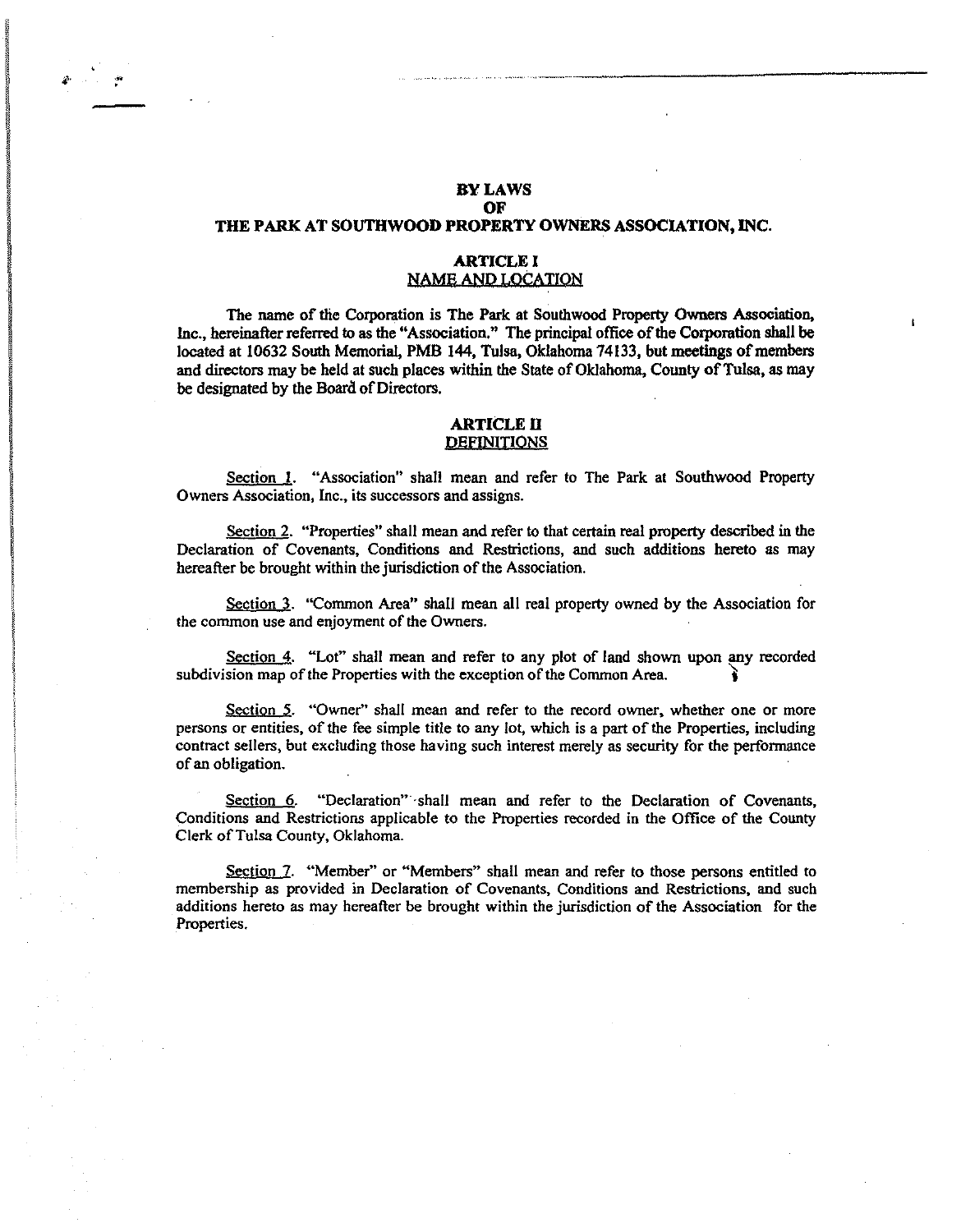# **ARTICLE III** MeETING OF MEMBERS

Section 1. Annual Meetings. The first annual meeting of the Mmembers shall be held within one year of the date of Incorporation of the Association. Subsequent regular annual meetings of the Members shall be held in April of each year thereafter. If the day for the annual meeting of the Members is a legal holiday, the meeting will be held on the first day following, which is not a legal holiday.

Section 2. Special Meetings. Special meetings of the Members may be called at any time by the President or by the Board of Directors, or upon written request of the Members who are entitled to vote one-fourth (114) of all of the votes of the Members.

Section 3. Notice of Meeting. Written notice of each meeting of the Members shall be given by, or at the direction of, the Secretary or person authorized to call the meeting, by mailing a copy of such notice, postage prepaid. at least fifteen (15), but not more than thirty (30), days before such meeting to each Member entitled to vote thereat, addressed to the Member address last appearing on the books of the Association, or supplied by such Member to the Association for the purposes of notice. Such notice shall specify the place, day, and hour of the meeting and in case of special meeting, the purpose of the meeting.

Section 4. Ouorum. The presence at the meeting of Members entitled to cast one-fourth  $(1/4)$  of all of the votes of the Members, including proxies, if any, shall constitute a quorum for any action except as otherwise provided in the Articles of Incorporation, the Declarations or these By-Laws. If, however, such quorum shall not be present or represented at any meeting, the Board of Directors shall have power to adjourn the meeting from time to time, without notice other than announcement at the meeting, until a quorum as aforesaid shall be present or be represented.

Section 5. Proxies. At all meetings of Members, each Member may vote in person or by proxy. All proxies shall be in writing and filed with the Secretary. Every proxy shall be revocable and shall automatically cease upon conveyance by the Member of his or her lot.

## ARTICLE IV

# BOARD OF DIRECTORS. SELECTION AND TERM OF OFFICE

Section 1. Number. The affairs of this Association shall be managed by a board of four (4) Directors who must be members in good standing for a term of one year.

Section 2. Term of Office. At the first annual meeting the members shall elect four  $(4)$ Directors for a term of one year

Section 3. Removal. Any Director may be removed with or without cause, by a majority vote of the Members. In the event of death, resignation or removal of a Director, his or her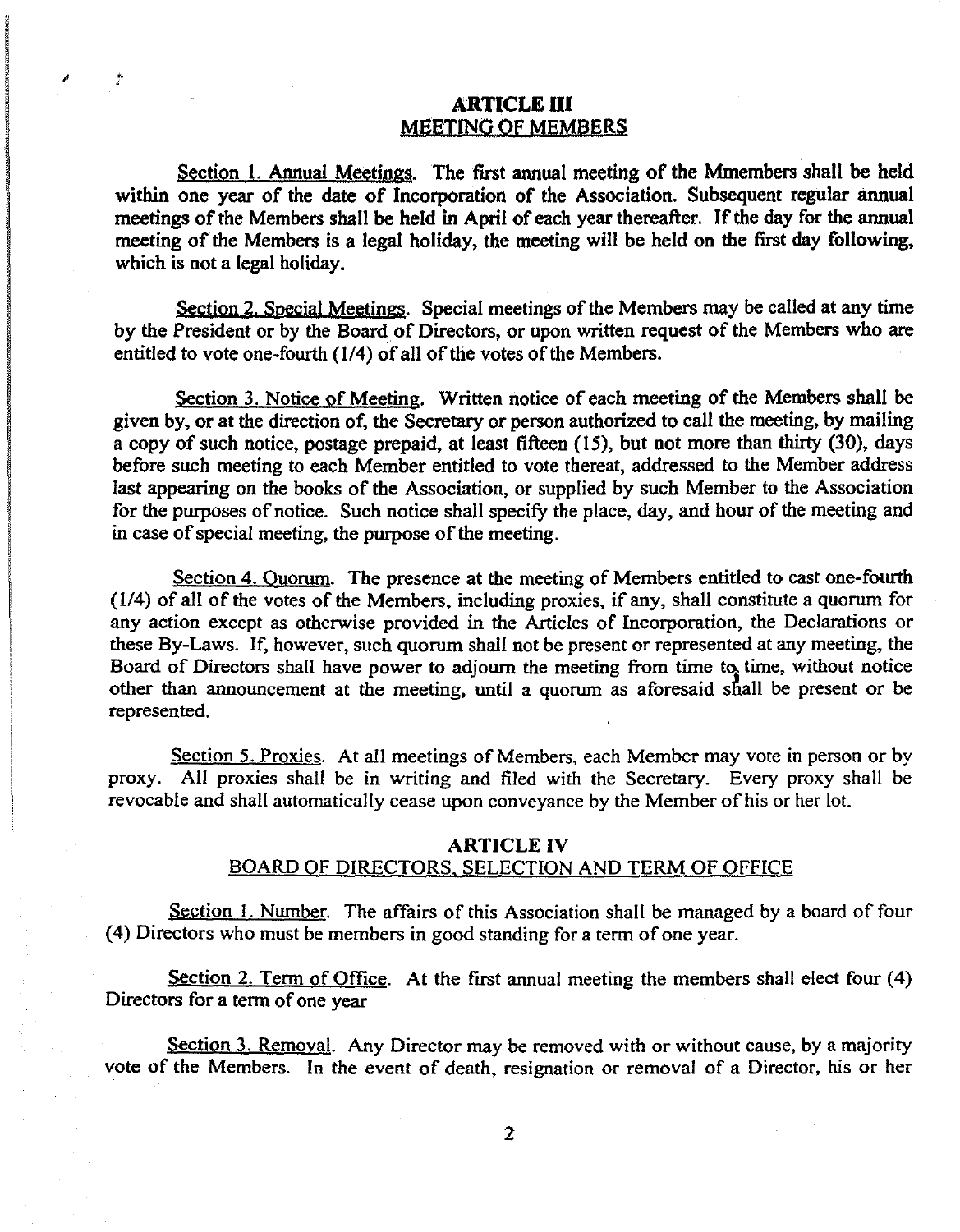successor shall be selected by the remaining members of the Board of Directors and sball serve the unexpired term of his or her predecessor.

Section 4. Compensation. No Director shall receive compensation for any service he may render to the Association. However, any Director may be reimbursed for his or her actual expenses incurred in the performance of his or her duties.

**TANGER STATE** 

Section 5. Action Taken Without a Meeting. The Directors shall have the right to take any action in the absence of a meeting, which they could take at a meeting by obtaining the written approval of all the Directors. Any action so approved shall have the same affect as though taken at a meeting of the Directors.

## ARTICLE V NOMINATION AND ELECTION OF DIRECTORS

Section 1. Nomination. Nomination for election to the Board of Directors shall be made by any Member in good standing in writing, submitted to the Board of Directors no later than fifteen  $(15)$  days prior to the Annual Meeting.

Section 2. Elections. Election to the Board of Directors shall be by secret written ballot. At such election, the Members or their proxies may cast, in respect to each vacancy, as many votes as they are entitled to exercise under the provisions of the Declaration. The persons receiving the largest number of votes shall be elected. Cumulative voting shall not be allowed.

## ARTICLE VI MEETING OF THE DIRECTORS

ì

Section I. Regular Meetings. Regular meetings of the Board of Directors shall be held monthly without notice, at such place and hour as may be fixed from time to time by resolution of the Board of Directors. Should said meeting fall upon a legal holiday, then that meeting shall be held at the same time on the next day, which is not a legal holiday.

Section 2. Special Meetings. Special meetings of the Board of Directors shall be held when called by the President of the Association, or by any two Directors, after not less than three (3) days notice to each Director.

Section 3. Quorum. A majority of the members of Directors shall constitute a quorum for the transactions of business. Every act or decision done or made by a majority of the Directors present at a duly held meeting at which a quorum is present shall be regarded as the act of the Board of Directors.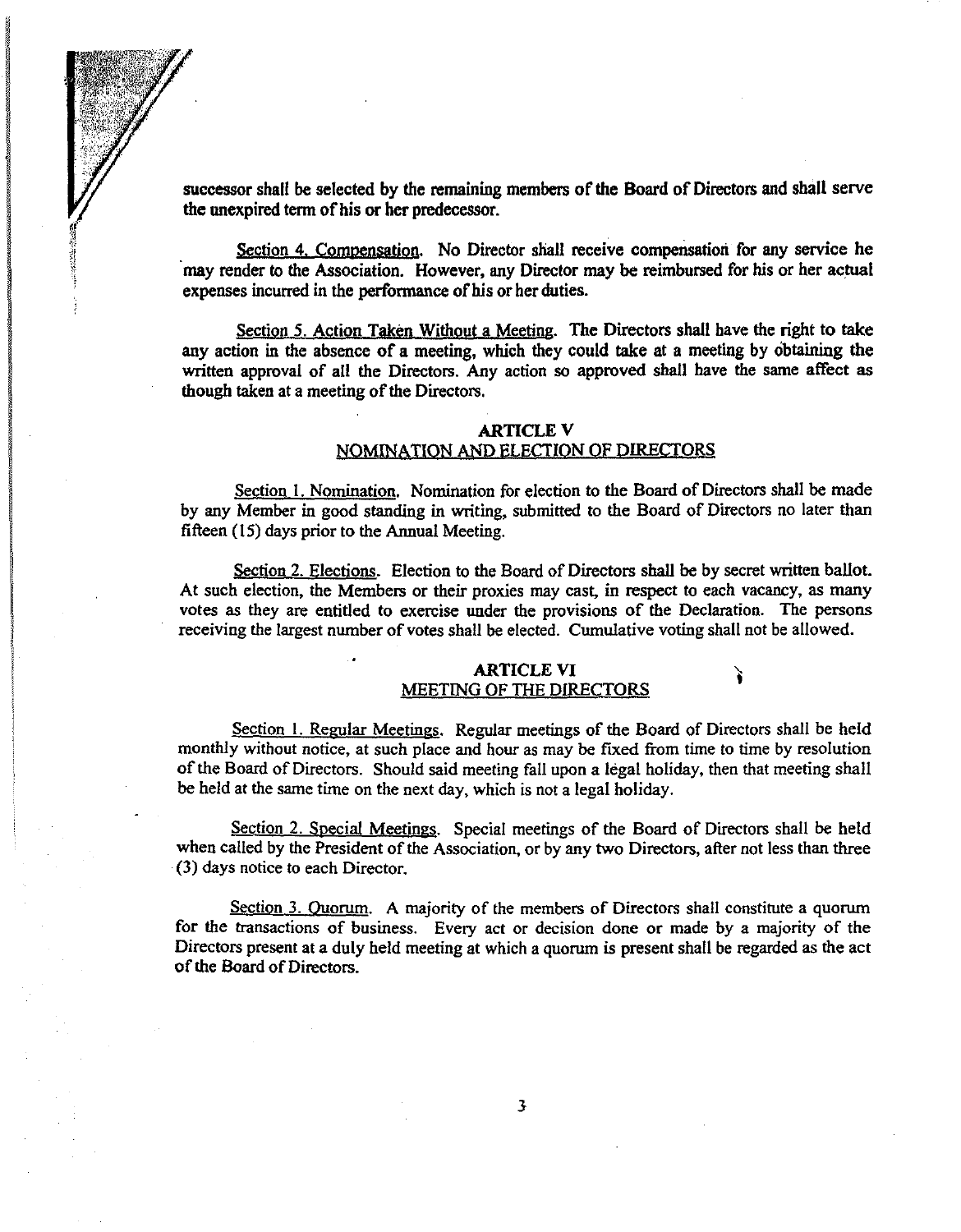## **ARTICLEVU**  POWERS AND DUTIES OF THE BOARD OF DIRECTORS

Section 1. Powers. The Board of Directors shall have power to:

 $\mathcal{L}$ 

(a) to enforce these By-Laws, the Articles of Incorporation, or the Declaration;

(b) suspend the voting rights and right to use of the Properties' common areas of a Member during any period in which such Member shall be in default in the payment of any assessment levied by the Association. Such rights may also be suspended after notice and hearing, for a period not to exceed 30 days for violation of these By-Laws, the Articles of Incorporation, or the Declaration;

(c) exercise for the Association all powers, duties, and authority vested in or delegated to this Association and not reserved to the membership by other provision of these By-Laws, the Articles of Incorporation, or the Declaration;<br>(d) declare the office of a member of the Board of Directors

declare the office of a member of the Board of Directors to be vacant in the event such member shall be absent from three consecutive regular meetings of the Board of Directors without written excuse; and

(e) employ a manager, an independent contractor, or such other employees as they deem necessary, and to prescribe their duties.

Section 2. Duties. It shall be the duty of the Board of Directors to:

(a) cause to be kept a complete record of all its acts and corporate affairs and to present a statement thereof to the members at the annual meeting of the members, or at any special meeting when such statement is requested in writing by one-fourth (1/4) of the Members who are entitled to vote;

(b) supervise all officers, agents and employees of this Association, and to see that their duties are properly performed; ,

(c) as more fully provided in the Declaration, to:'.

i. fix the amount of the annual assessment against each Lot at least thirty (30) days in advance of each annual assessment period;

- 11. send written notice of each assessment to every Owner subject thereto at least thirty (30) days in advance of each annual assessment period; and
- iii. foreclose the lien against any property for which assessments are not paid within ninety (90) days after its due or to bring an action at law against the owner personally obligated to pay the same.

(d) issue, or to cause an appropriate officer to issue, upon demand by any person, a certificate setting forth whether or not any assessment has been paid. A reasonable charge may be made by the Board of Directors for the issuance of these certificates. If a certificate states an assessment has been paid, such certificate shall be conclusive evidence of such payment;

(e) procure and maintain adequate liability and hazard insurance on property owned by the Association;

(f) cause all officers or employees having fiscal responsibilities to be bonded, as it may deed appropriate; and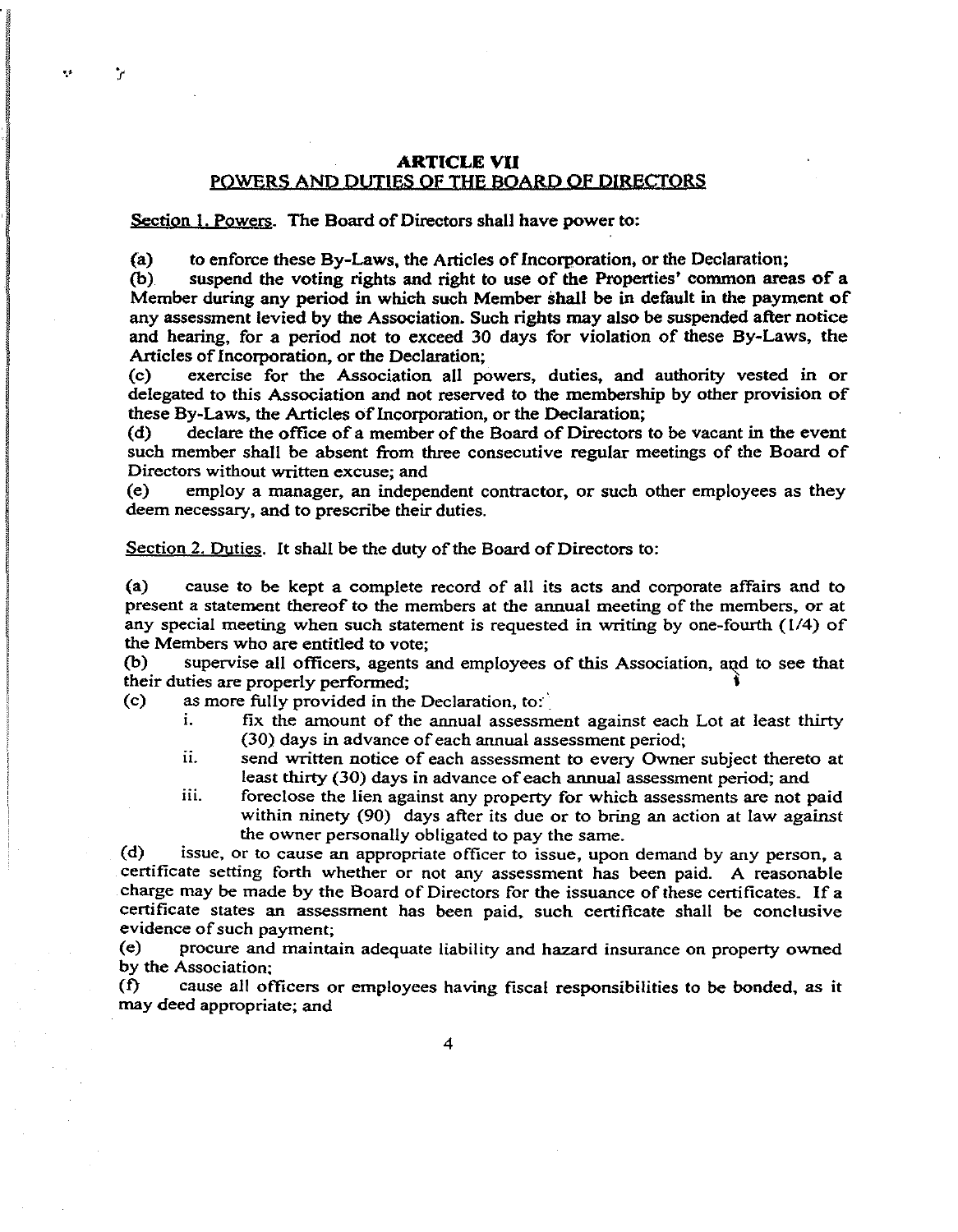(gJ cause the Common Area to be maintained at a level of high standards.

## ARTICLE **VIU**  OFFICERS ANO THEIR DUTIES

Section 1. Enumeration of Officers. The officers of this Association shall be a President and a Vice-President, who shall at all times be members of the Board of Directors, a Secretary and a Treasurer, and such other officers as the Board may from time to time by resolution create.

Section 2. Election of Officers. The election of officers shall take place at the first meeting of the Board of Directors following each annual meeting of the members.

Section 3. Term. The officers of this Association shall be elected annually by the Board of Directors and each shall hold office for one year unless he shall sooner resign, or shall be removed, or otherwise be disqualified to serve.

Section 4. Special Appointments. The Board of Directors may elect such other officers as the affairs of the Association may require, each of whom shall hold office for such period, having such authority, and perform such duties as the Board may, from time to time, determine.

Section 5. Resignation and Removal. Any officer may be removed from office with or without cause by the Board of Directors. Any officer may resign at any time given written notice to the Board of Directors, the President or the Secretary. Such resignation shall take effect on the date of receipt of such notice or at any later time specified therein, the acceptance of such resignation shall not be necessary to make it effective. )

Section 6. Vacancies. A vacancy in any office may be filled by appointment by the Board of Directors. The officer appointed to such vacancy shall serve for the remainder of the term of the officer replaced.

Section 7. MUltiple Offices. The offices of Secretary and Treasurer may be held by the same person. No person simultaneously shall hold more than one of any of the other offices except in the case of special offices created pursuant to section 4 of this article.

Section 8. Duties. The duties of the officers are as follows:

 $\label{eq:2.1} \begin{aligned} \mathcal{L}_{\text{max}}(\mathcal{L}_{\text{max}},\mathcal{L}_{\text{max}}) = \mathcal{L}_{\text{max}}(\mathcal{L}_{\text{max}}), \end{aligned}$ 

'.' '.

!

ina ang pangalawang.<br>Ing pangalawang pangalawang pangalawang pangalawang pangalawang pangalawang pangalawang pangalawang pangalawan<br>Ing pangalawang pangalawang pangalawang pangalawang pangalawang pangalawang pangalawang pa

I ! !

#### President

The President shall preside at all meetings of the Board of Directors; shall see that orders and resolutions of the Board of Directors are carried out; shall sign all leases, mortgages, deeds and other written instruments and shall co-sign all checks and promissory notes.

## Vice-President

The Vice-President shall act in the place and stead of the President in the event of his or her absence, inability or refusal to act, and shall exercise and discharge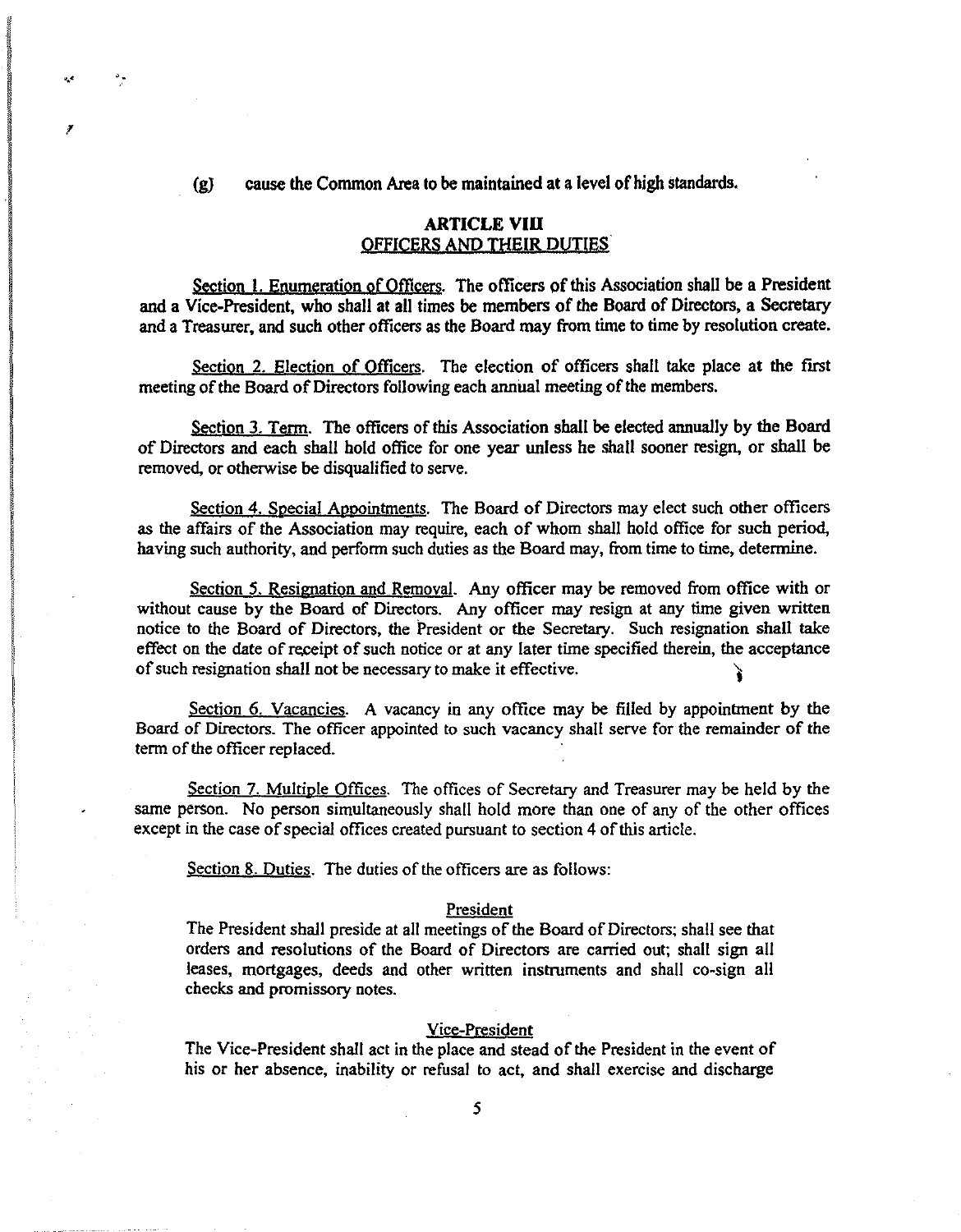such duties as may be required of him by the Board of Directors. The Vice President shall co-sign all checks.

#### Secretary

The Secretary shall record the votes and keep the minutes of all meetings and proceedings of the Board and of the members; keep the corporate seal of the Association and affix it on all papers requiring said seal; serve notice of meetings of the Board and of the members; keep appropriate current records showing the members of the Association together with their addresses, and shall perform such other duties as required by the Board. The Secretary shall co-sign all checks.

#### Treasurer

The Treasurer shall receive and deposit in appropriate bank accounts all monies of the Association and shall disburse such funds as directed by resolution of the Board of Directors; keep proper books of account; cause an annual review or audit of the Association books to be made by a public accountant at the completion of the fiscal year; and shall prepare an annual budget and a statement of income and expenditures to be presented to the members at its regular annual meeting, and deliver a copy of each to the members.

## ARTICLE IX **COMMITTEES**

The Association shall appoint an Architectural Committee, as provided in the Declaration, as provided in the By-Laws. In addition, the Board of Directors shall appoint other committees as deemed appropriate in carrying out its purpose.

an<br>India<br>I I wakazi wa mshindi ya 1980.<br>Matumo ! ~ International<br>-<br>- ~f j

## ARTICLE X BOOKS AND RECORDS

Y

The books. records and papers of the Association shall at all times, during reasonable business hours, be subject to inspection by any Member in good standing. The Declaration, the Articles of Incorporation and the By-Laws of the Association shall be available for inspection by any Member in good standing at the principal office of the Association, where copies may be purchased at reasonable cost.

## ARTICLE XI ASSESSMENTS

As more fully provided in the Declaration, each Member is obligated to pay to the Association annual and special assessments, which are secured by a continuing lien upon the property against which the assessment is made. Any assessments, which are not paid when due, shall be delinquent. If the assessment is not paid within thirty (30) days after the due date, the assessment shall bear interest from the date of delinquency at the rate of ten percent (10%) per annum, and the Association may bring an action at law against the Member personally obligated